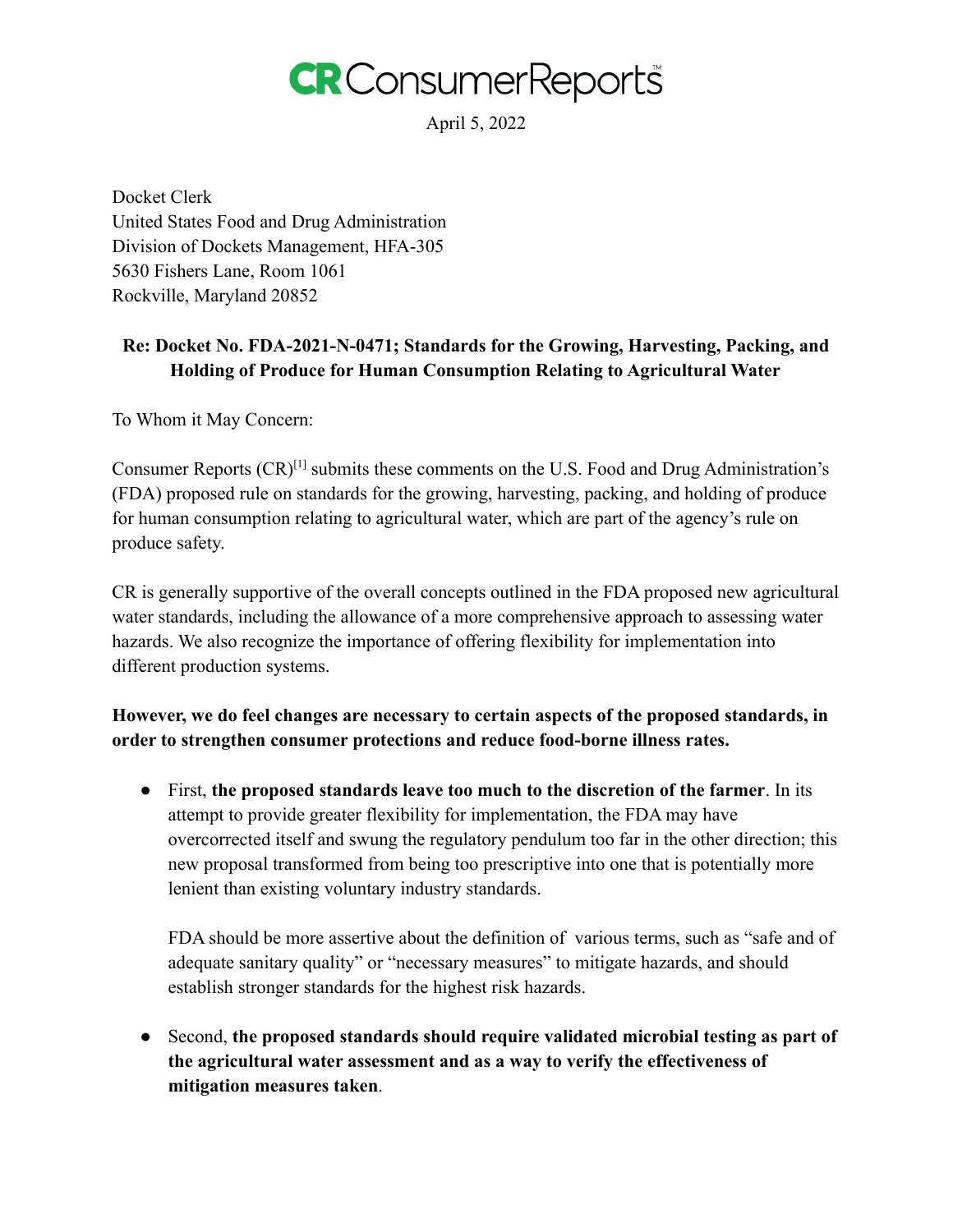● Third, while we support the record requirements for the agricultural water assessment, **we believe that all the data, especially the results of microbial testing, should be available to FDA during an inspection**, whether the inspection is in person or is virtual.

These points are discussed in a bit more detail below.

#### **Background on Agriculture Water Standards**

Produce contaminated with pathogens that can serve as a vector for disease transmission poses a threat to public health. The Interagency Food Safety Analytics Collaboration estimates that produce commodities cause 65 percent of foodborne *E. coli* O157:H7 illnesses and over 40 percent of foodborne *Salmonella* illnesses. IFSAC attributed approximately 56 percent of E. coli O157 illnesses to vegetable row crops (such as leafy greens) and approximately 9 percent to fruits and other types of produce.[2]

Agricultural water can clearly be a source of pathogens that contaminate produce and harm consumers. FDA investigated five outbreaks involving leafy greens and onions that occurred between spring of 2018 and summer of 2020 and showed the potential for agricultural water to contaminate produce with pathogens.<sup>[3]</sup> In some cases, the specific outbreak strain of the pathogen was identified in water sources on the farm. In other cases, pathogenic bacteria were found in water sources in close proximity to the farms, indicating the water as a potential source of the outbreak bacteria.

Policy makers have recognized the risks, which is why Congress included a provision in the Food Safety Modernization Act (FSMA) of 2011 to develop a rule to protect produce safety, which establishes science-based minimum standards for the safe growing, harvesting, packing, and holding of fruits and vegetables grown for human consumption. In 2015, the FDA initially finalized this proposed rule when they published Standards for the Growing, Harvesting, Packing, and Holding of Produce for Human Consumption<sup>[4]</sup>, which had a section on agricultural water standards. The regulation focused on biological hazards and major routes of microbial contamination—including *agricultural water*; biological soil amendments; domesticated and wild animals; worker health and hygiene; and equipment, buildings, and tools.<sup>[5]</sup> (italics added). The produce safety regulation included a general requirement that all agricultural water must be "safe and of adequate sanitary quality for its intended use," and included specific testing requirements for generic *E. coli* to measure microbial quality of the water, which depended on the source (surface water, groundwater, municipal water) and the use (preharvest, post-harvest, and use in growing sprouts). Indeed, the required microbial testing (for generic *E. coli*) had to be done on each individual water source used on the farm with multiple samples taken on each water source each year.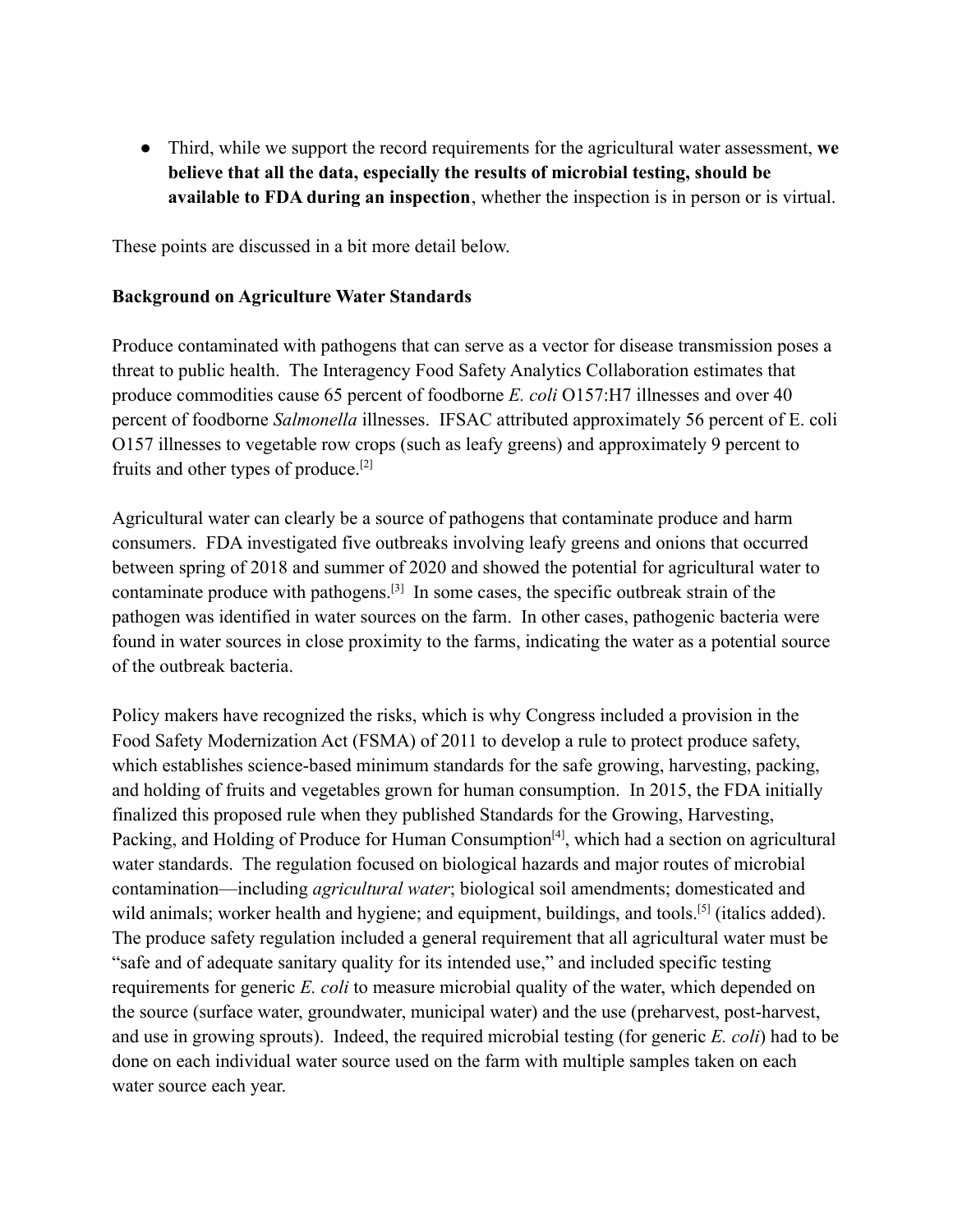FDA delayed the implementation of the microbial testing requirements (other than for sprouts) due primarily to concerns raised by stakeholders within the produce industry, who expressed substantial concerns about the microbial testing standards, including that they were "too complex, overly prescriptive, and not practical to implement, urging FDA to reconsider the 'one-size-fits-all' approach of the produce safety regulations that they state is not risk-based or adaptable based on future research."<sup>[6]</sup> As a result of these stakeholder concerns, FDA proposed a revision of these testing standards.

The new proposed standards replace the generic *E. coli* testing method used in pre-harvest water applications with a more comprehensive annual agricultural water assessment requirement to identify known or reasonably foreseeable hazards. Farms would use the results of the agricultural water assessment to determine whether corrective or mitigation measures are needed and put these measures in place. Some farms may also do microbial testing to help inform their agricultural water assessment.

### **New Comprehensive Water Assessment is Better But Enhancements are Necessary**

We agree with FDA that the previous water standard, particularly the specific generic *E. coli* testing requirement<sup>[7]</sup> for preharvest water, was too narrowly-focused and too prescriptive. In contrast, the present proposed water standards, particularly the agricultural water assessment, take a more system-level (or holistic) approach that can be adapted to different farms in different environments and can evolve with advancing science.

The proposed standard involves requiring farmers to annually conduct an "agricultural water assessment" involving the farm's "agricultural water system." The FDA defines "agricultural water assessment" as "an evaluation, conducted by a covered farm, of its agricultural water system used during growing activities for non sprout covered produce, its agricultural water practices for such pre-harvest water, crop characteristics, environmental conditions, and other relevant factors (including test results, where appropriate) to: (1) Identify any condition(s) that are reasonably likely to introduce known or reasonably foreseeable hazards into or onto covered produce or food contact surfaces and (2) determine whether corrective or mitigation measures for pre-harvest agricultural water are necessary to reduce the potential for contamination with such known or reasonably foreseeable hazards."[8]

They define "agricultural water system" as "a source of agricultural water, the water distribution system, any building or structure that is part of the water distribution system (such as a well house, pump station, or shed), and any equipment used for application of agricultural water to covered produce during growing, harvesting, packing, or holding activities."[9]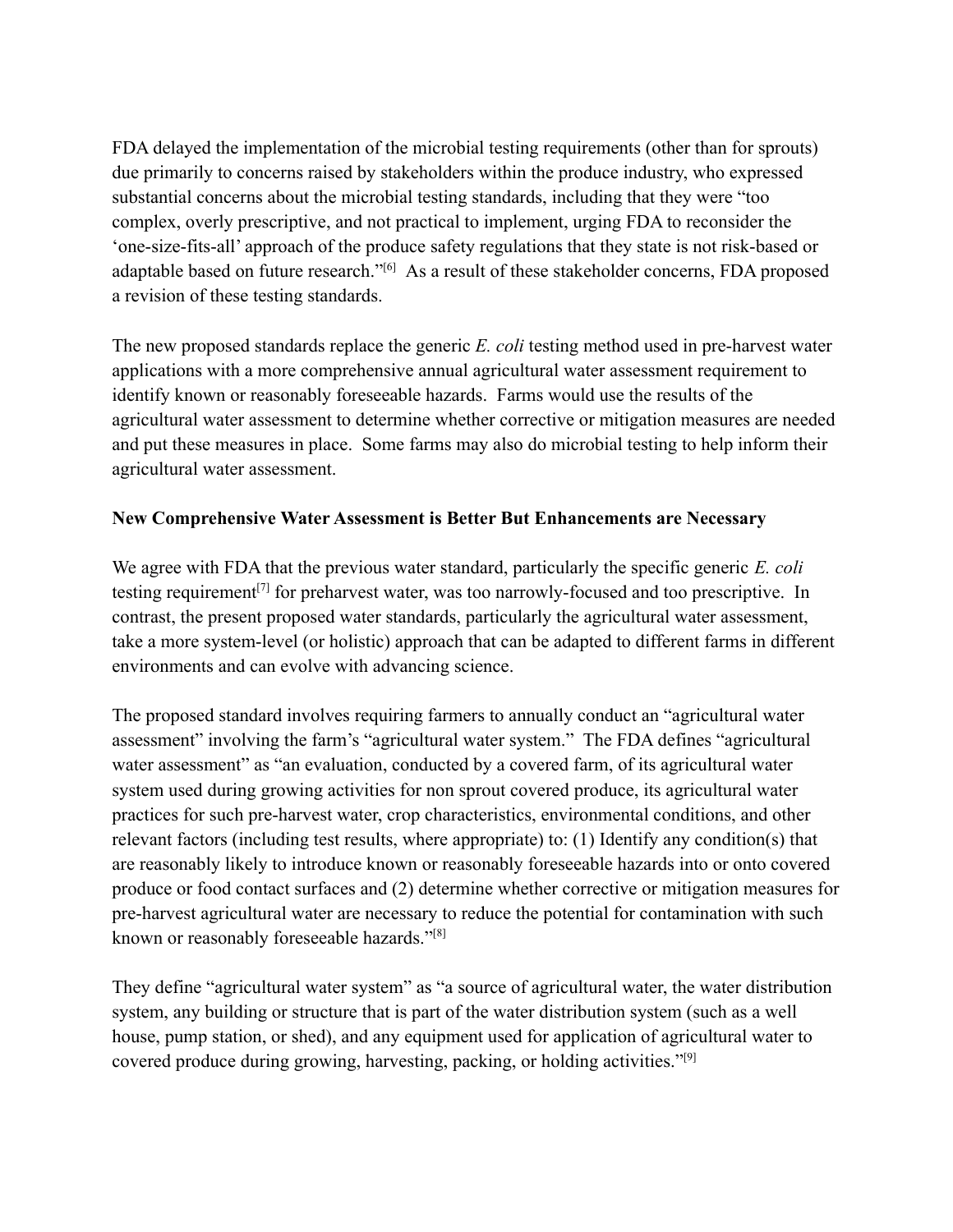We agree that the definitions of "agricultural water assessment" and "agricultural water system" are good definitions. Clearly, the agricultural water assessment provides broad, science-based flexibility to be applicable to farms of all different sizes, and different production systems, in different environments.

Furthermore, there are a number of terms in proposed standards that are not adequately defined. For example, the agricultural water used pre-harvest must be "safe and of adequate sanitary quality," yet there is no definition for what is meant by "safe" or "adequate sanitary quality." The farmer must also determine what measures are "necessary" to mitigate identified hazards, yet there is no real definition on what constitutes "necessary measures."

As referenced earlier, another drawback of the proposed standard is that it appears to swing the regulatory pendulum too far in the other direction and, instead of being too prescriptive, it is now too flexible. While the old water standard was too prescriptive in terms of microbial testing, the new standard leaves too much discretion to the farmer. Indeed, the farmer can decide for themselves whether to do microbial testing or not and also decide what kind of mitigation measures, if any, to take.

In a real sense, all major decisions are being left up to the farmer, with insufficient guidance or input from FDA. **We think FDA should be more assertive on what components constitute a good agricultural water assessment and setting some sharp distinctions on what constitutes "necessary measures" for mitigation particularly for the highest risk situations and when such measures should be taken.**

For example, FDA could declare that use of surface water for preharvest uses is a high-risk situation and that such water must be treated (with a compound to kill pathogens) before being used unless the farmer has data to show pathogens have not been present in the water for the past few growing seasons. FDA could also assert that spraying water from any source on leafy greens in the three weeks before harvest also constitutes a high-risk situation and that such water must be treated prior to use. This would be consistent with the position of the Leafy Greens Marketing Agreement (LGMA), which requires treatment of overhead application water used within three weeks of harvest.<sup>[10]</sup>

#### **Validated Microbial Testing Should be Part of the Agricultural Water Assessment**

The failure of the proposed rule to require any form of microbial testing as part of the pre-harvest agricultural water assessment is problematic. We urge FDA to require validated microbial testing as part of the pre-harvest water assessment unless the grower can verify, through scientifically valid means, that such testing is not necessary to identify potential hazards.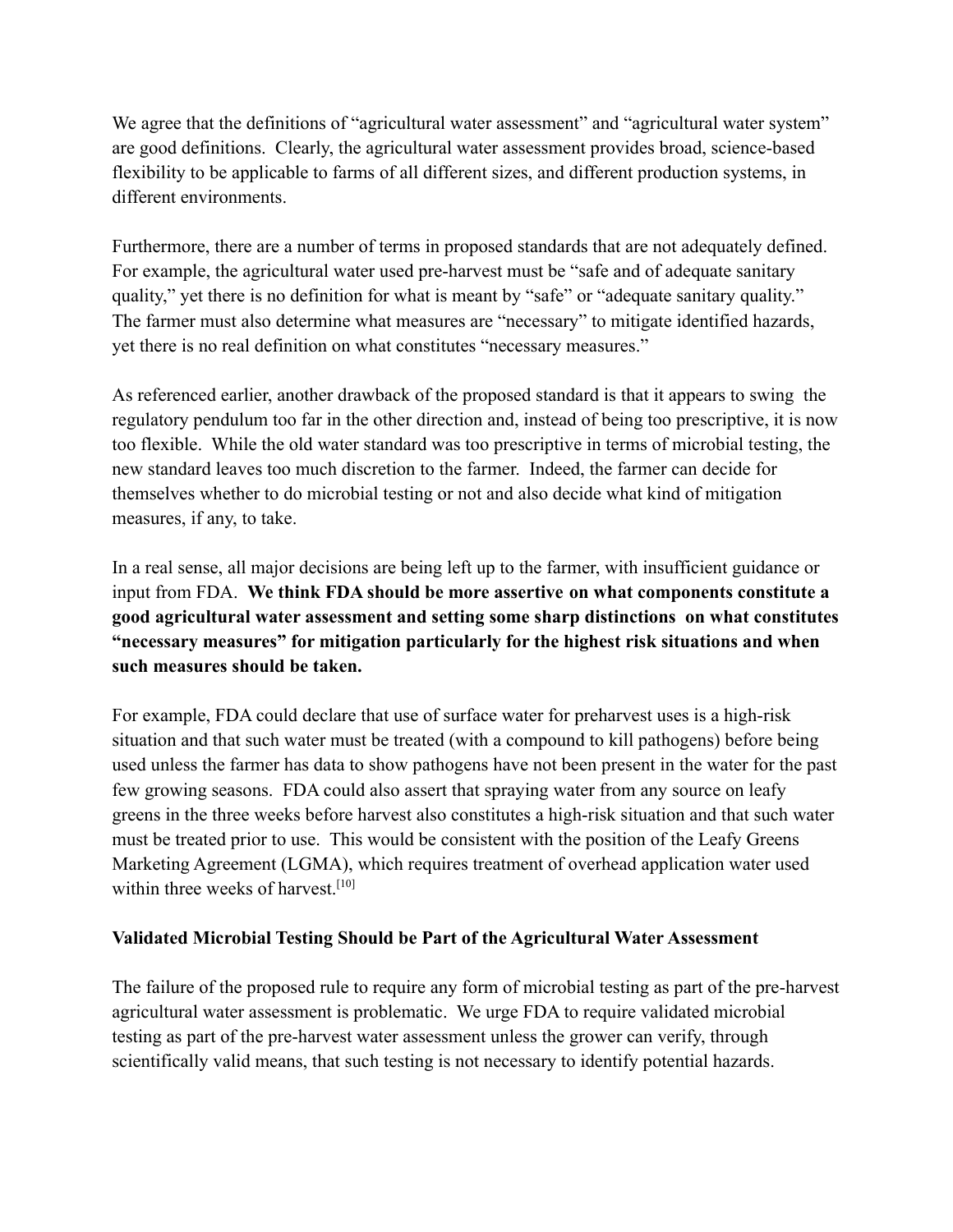Microbial testing of pre-harvest agricultural water is already considered important for determining microbial hazards. The California Leafy Green Marketing Association (CA LGMA) Food Safety Guidelines include microbial testing for baseline microbial assessments, initial microbial water quality assessment, and routine system assessments.[11] The proposed standards do not require any pre-harvest testing of agricultural water but merely suggests it as part of the assessment to help detect hazards.

Microbial testing is already required for water used in sprouts and for post-harvest purposes, as found in §§ 112.44(b) and 112.46(b) of the produce safety regulation. Microbial testing done for assessment purposes must follow the criteria laid out in 112.43(d) of the proposed standards regarding sampling frequency and selection of indicator organisms.

In addition, microbial testing should also be required as a way to verify the effectiveness of mitigation measures taken. After all, how can it be determined if a mitigation measure has removed the problem of microbial contamination without microbial testing?

**We urge FDA to assert that an adequate agricultural water assessment will include microbial testing that follows the criteria laid out in 112.43(d) of the proposed standards.** If a farmer decides not to do microbial testing as part of the assessment, the rule should require them to provide a detailed outline on the alternative approach/method they are using and provide adequate scientific data or information to support a conclusion that the alternative would provide the same level of public health protection as testing. FDA should also require that microbial testing also be done to validate that specific mitigation measures have been successful.

# **Make Records Available to FDA During Inspection, Whether in Person or Virtual**

We are fully supportive of the Records Requirements for Pre-Harvest Agricultural Water Assessments (Proposed § 112.50), which would require the farms to keep records at the farm of their pre-harvest agricultural water assessment. For the issue of microbial testing, we are particularly supportive of the records relating to the test results themselves, as well as Testing Pre-Harvest Agricultural Water for Analytes Other Than Generic *E. coli* (proposed § 112.50(b)(3)) and Records Relating to the Sampling and Microbial Criterion (or Criteria) Applied for Pre-Harvest Agricultural Water (proposed § 112.50(b)(4)).

The farms should keep these records on farm for at least 2 years and such records should be made available to FDA during inspections. **We think FDA should make clear that all records must be kept on farm and made available to FDA during inspections, whether they are in person or virtual. The FDA also should subject high-risk facilities to more frequent inspections.**